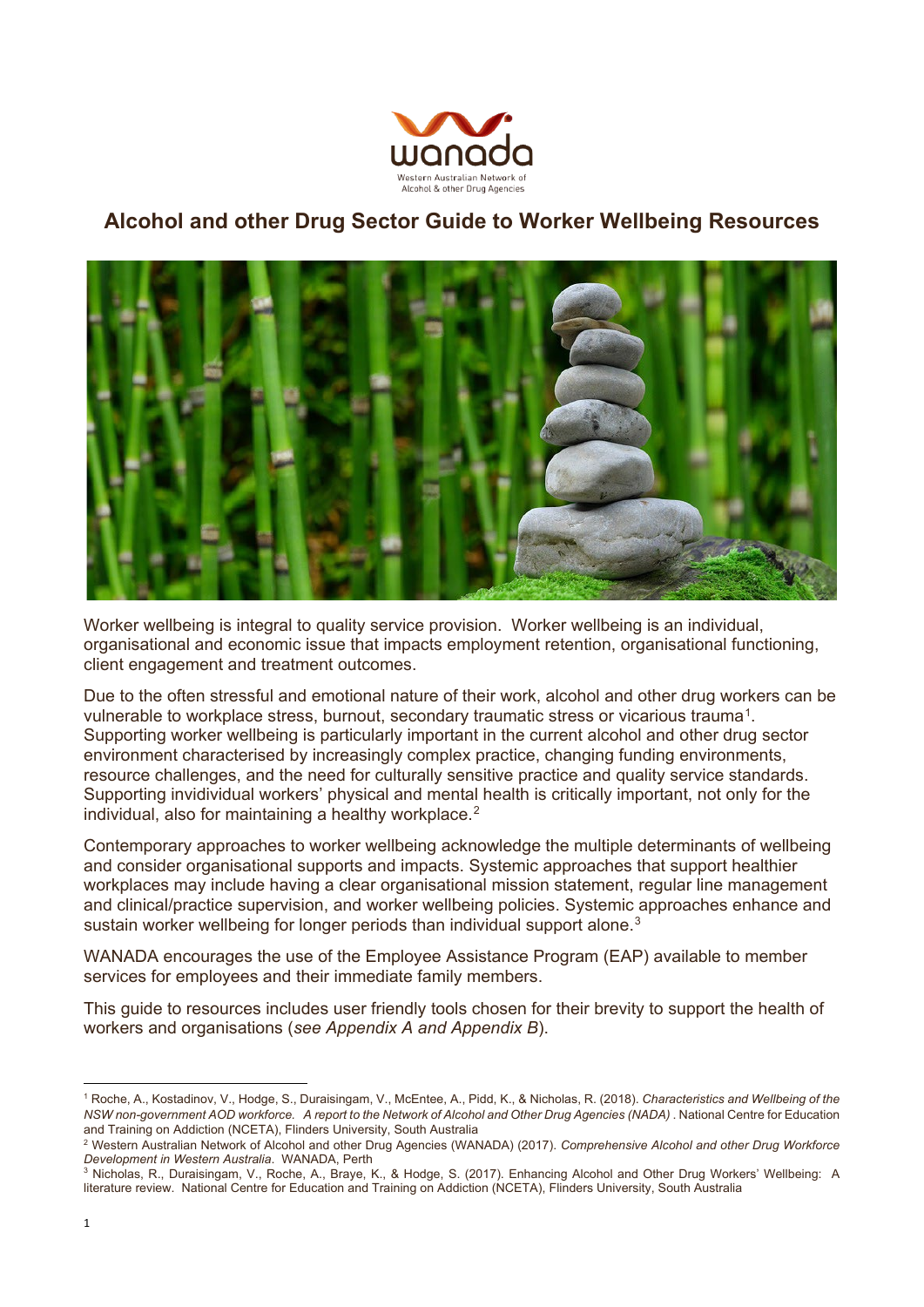### **Alcohol and other Drug and Human Services Standard**

WANADA's Alcohol and other Drug and Human Services Standard is a quality management system standard against which alcohol and other drug services can achieve certification. The recently released standard includes Worker and Team Development and Worker Health, Safety and Wellbeing performance objectives.



Photo by Deniz Altindas on Unspla

The performance objectives include systemic approaches to worker wellbeing and individual worker supports. The Alcohol and other Drug and Human Services Standard can be accessed via WANADA's website or the link below (*see performance objectives 4.2 and 4.3)*.

http://www.wanada.org.au/index.php?option=com\_doc man&view=download&alias=247-alcohol-and-otherdrug-and-human-servicesstandard&category\_slug=standard-on-culturallysecure-practice&Itemid=265

### **A health and wellbeing initiative for Western Australian alcohol and other drug services**

A Nutrition and Health Promotion volunteer at WANADA developed, implemented and evaluated a worker wellbeing project with six alcohol and other drug service sites in Western Australia.

The project was developed in consultation with service managers and identified champions. A champion to promote the project was integral to the project success.

# **Key Findings**

At the conclusion of the project, implementation of worker wellbeing activities resulted in:

- 16% decrease in compassion fatigue
- workers who made decisions more confidently
- workers who enjoyed daily activities more than previously
- greater awareness of wellbeing at work

Encouragingly, wellbeing activities were short in duration and easily incorporated into the day of the worker (*See Appendix D: Worker Wellbeing Activities).*

Results show that even relatively small changes in health habits can have a positive impact.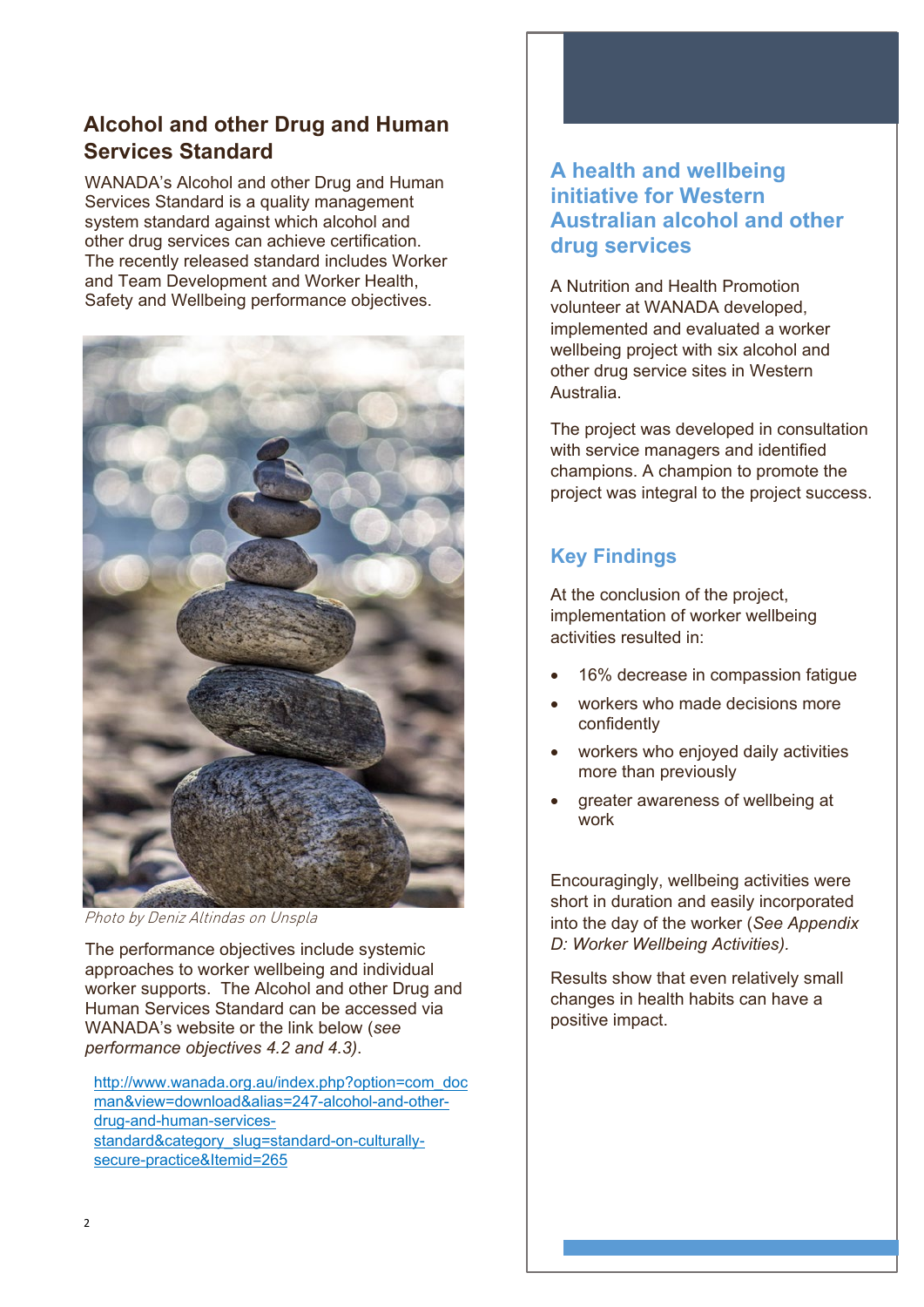## **Alcohol and other Drug Sector Guide to individual and organisational wellbeing resources.**

Please see *Appendix C: Recommended Reading* for alcohol and other drug sector worker wellbeing reports

## **Individual worker wellbeing resources**

#### **NADA worker wellbeing resources -<https://www.nada.org.au/resources/worker-wellbeing/>**

| <b>Summary or resource</b>                                                                                                                                                                                                                                                                                                                                                                                                                                                                             | Length                                                                                                    | <b>Link to resource</b>                                                                                                                                   |
|--------------------------------------------------------------------------------------------------------------------------------------------------------------------------------------------------------------------------------------------------------------------------------------------------------------------------------------------------------------------------------------------------------------------------------------------------------------------------------------------------------|-----------------------------------------------------------------------------------------------------------|-----------------------------------------------------------------------------------------------------------------------------------------------------------|
| How are you going poster<br>A visual wellbeing poster to easily identify feelings and tips on strategies and<br>supports                                                                                                                                                                                                                                                                                                                                                                               | Print 1 page                                                                                              | https://www.nada.org.au/wp-<br>content/uploads/2018/09/HowAreYou Infograp<br>hic Final-updated.pdf                                                        |
| The ABC's of self-care poster<br>Provides tips for workers and organisations on worker wellbeing                                                                                                                                                                                                                                                                                                                                                                                                       | Print 1 page                                                                                              | https://www.nada.org.au/wp-<br>content/uploads/2019/05/worker-wellbeing-<br>abc.pdf                                                                       |
| <b>Worker self-care check</b><br>A professional wellbeing survey covering the domains: psychological, social,<br>emotional, and spiritual wellbeing<br>An option to include your own indicators of wellbeing<br>Your total professional wellbeing score is provided with comprehensive<br>$\bullet$<br>information on what you can do to improve your professional wellbeing<br>There is an option to receive an individualised confidential report of results<br>The survey links to a self-care plan | Online survey<br>(38 questions)<br>estimated 5 to 10<br>mins completion<br>Print 1 page<br>Self-care plan | https://survey.au1.qualtrics.com/jfe/form/SV cC<br>0sUwiBkwzQz4N<br>https://www.nada.org.au/wp-<br>content/uploads/2019/05/Handout-self-care-<br>plan.pdf |
| <b>Professional Quality of Life (ProQOL)</b><br>A validated and reliable measure of compassion satisfaction/fatigue, burnout and<br>secondary traumatic stress<br>Provides a score for each domain and a description of the results relative to<br>$\bullet$<br>norms                                                                                                                                                                                                                                  | Online survey<br>(30 questions)<br>estimated 5 mins<br>completion                                         | https://survey.au1.qualtrics.com/jfe/form/SV eK<br>wDjGQ48zafOOp                                                                                          |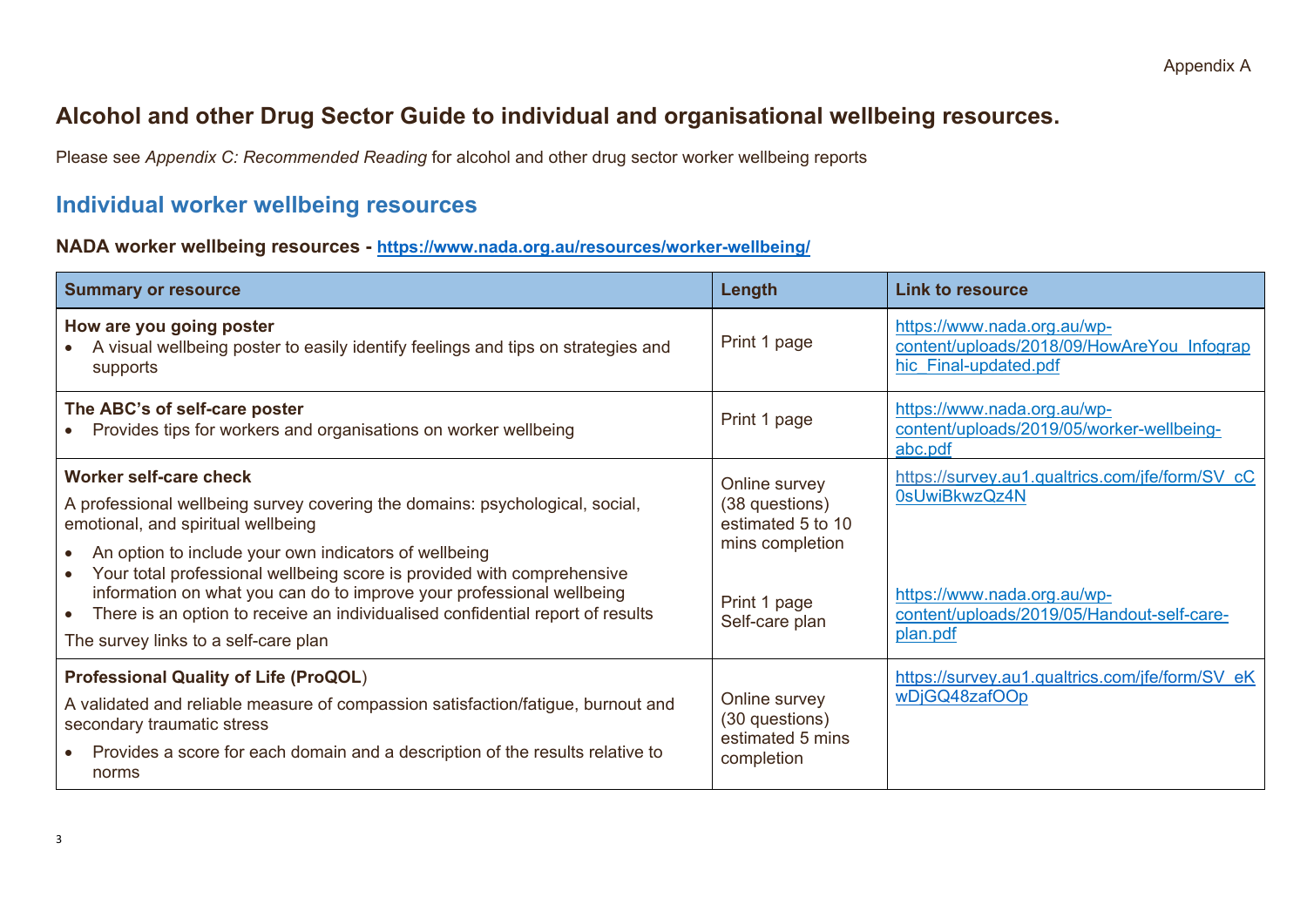#### **Mind Tools: [https://www.mindtools.com](https://www.mindtools.com/)**

| <b>Summary or resource</b>                                                                                                                                                                                                                                                                                   | Length                                                                | Link to resource                                                 |  |  |  |
|--------------------------------------------------------------------------------------------------------------------------------------------------------------------------------------------------------------------------------------------------------------------------------------------------------------|-----------------------------------------------------------------------|------------------------------------------------------------------|--|--|--|
| <b>Burnout Self-Test</b><br>An informal quick test that, while not validated, is useful as an indicator and links<br>l e<br>to a validated tool that can be purchased<br>Provides a score and categorises results (none, a little, caution for burnout, risk<br>l e<br>of severe burnout and severe burnout) | Online survey<br>(15 questions)<br>estimated time less<br>than 5 mins | https://www.mindtools.com/pages/article/newT<br><b>CS 08.htm</b> |  |  |  |

### **Professional Quality of Life Measure website: <https://proqol.org/>**

| <b>PRoQOL</b> |                                                                               | Print 3 pages    | https://progol.org/uploads/ProQOL 5 English |  |  |  |
|---------------|-------------------------------------------------------------------------------|------------------|---------------------------------------------|--|--|--|
|               | A measure of compassion satisfaction/fatigue, burnout and secondary traumatic | $(30$ questions) | Self-Score.pdf                              |  |  |  |
|               | stress                                                                        |                  |                                             |  |  |  |
|               | Provides a score for each domain and the category (low, moderate, high)       |                  |                                             |  |  |  |

### **NAADAC The Association for Addiction Professionals: https://www.naadac.org/**

| <b>Secondary Traumatic Stress Scale (STSS)</b> |                                                                                                                                                                                                       | Print 1 page               | https://www.naadac.org/assets/2416/sharon_fol                          |
|------------------------------------------------|-------------------------------------------------------------------------------------------------------------------------------------------------------------------------------------------------------|----------------------------|------------------------------------------------------------------------|
|                                                | Measures intrusion, avoidance and arousal                                                                                                                                                             | $(17$ questions)           | ey ac15 militarycultureho2.pdf                                         |
|                                                | Scoring - higher total scores indicate a higher frequency of symptoms: Below 28 –<br>little or no STS; 28 to 37 - mild STS; 38 to $43$ – moderate STS; 44 to $48$ – high<br>$STS$ ; 49+n – severe STS | online research<br>article | https://www.frontiersin.org/articles/10.3389/fpsy<br>t.2019.00191/full |

### **Black Dog Institute: <https://blackdoginstitute.org.au/>**

| <b>Workplace Mental Health Toolkit</b><br>Information on mental health and wellbeing including stress, anxiety and<br>depression<br>Includes an online depression self-test that links to the Black Dog Institute<br>Clinic. The clinic covers information on eating behaviour, alcohol use,<br>obsessive and repetitive behaviours, traumatic experience, unusual<br>experiences and intense highs<br>Includes staying well tips and links to resources | Online resource<br>$(18 \text{ pages})$ | https://blackdoginstitute.org.au/docs/default-<br>source/education-resources/black-dog-institute-<br>mental-health-toolkit-2017.pdf |
|----------------------------------------------------------------------------------------------------------------------------------------------------------------------------------------------------------------------------------------------------------------------------------------------------------------------------------------------------------------------------------------------------------------------------------------------------------|-----------------------------------------|-------------------------------------------------------------------------------------------------------------------------------------|
|----------------------------------------------------------------------------------------------------------------------------------------------------------------------------------------------------------------------------------------------------------------------------------------------------------------------------------------------------------------------------------------------------------------------------------------------------------|-----------------------------------------|-------------------------------------------------------------------------------------------------------------------------------------|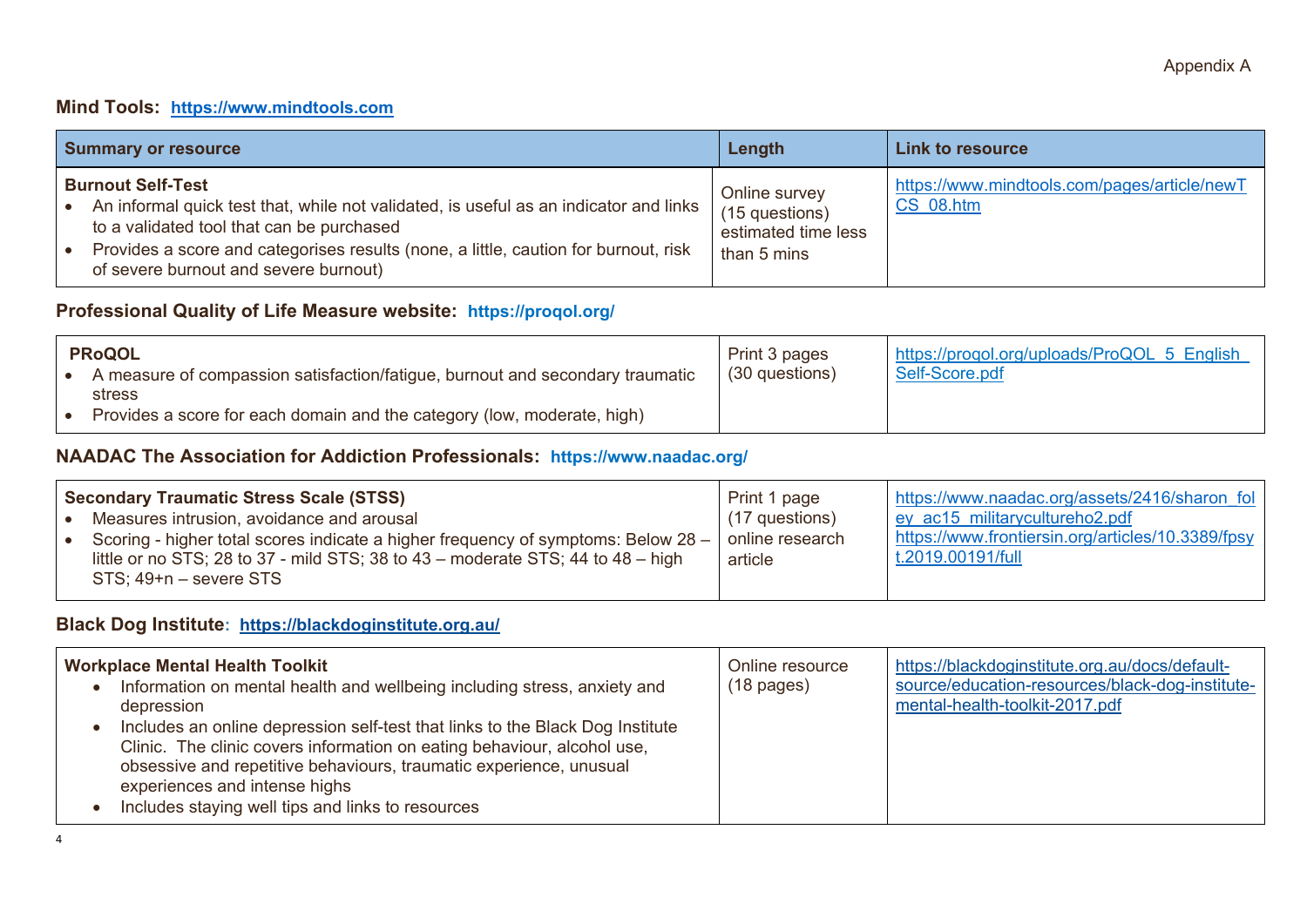# **Organisational Wellbeing Resources**

### **National Centre for Education and Training on Addiction (NCETA) – http://nceta.flinders.edu.au/**

| <b>Summary or resource</b>                                                                                                                                                                                                                                                                                                                                          | Length                                                      | <b>Link to resource</b>                                                                  |
|---------------------------------------------------------------------------------------------------------------------------------------------------------------------------------------------------------------------------------------------------------------------------------------------------------------------------------------------------------------------|-------------------------------------------------------------|------------------------------------------------------------------------------------------|
| A Workforce Development Checklist for the AOD field<br>Outlines a systemic approach to organisational change to build the capacity of<br>alcohol and other drug workers and support worker wellbeing<br>Includes a 40-question checklist focused on organisational factors including<br>worker support and wellbeing                                                | A 4 page<br>information booklet<br>40 question<br>checklist | http://nceta.flinders.edu.au/files/9712/5548/289<br>5/EN382.pdf                          |
| An Indigenous Workforce Development Checklist for the AOD field<br>An Indigenous specific brochure to assist Indigenous workers and organisations<br>to address worker wellbeing<br>Includes two checklists – one for Indigenous alcohol and other drug workers in<br>Indigenous organisations, the other for Indigenous workers in non-Indigenous<br>organisations | A brochure<br>2x 40 question<br>checklists                  | http://nceta.flinders.edu.au/files/1512/9800/635<br>5/EN425%20Bates%20et%20al%202010.pdf |

### **Network of Alcohol and other Drug agencies (NADA) worker wellbeing resources -<https://www.nada.org.au/resources/worker-wellbeing/>**

|                                            | <b>Workplace Wellbeing Health Check</b><br>Targeted at managers and supervisors<br>Covers role clarity, role overload, cognitive demands, emotional demands,<br>relationships, job control, growth, support, feedback and change management<br>There is an option to receive an individualised confidential report of results<br>Comprehensive information on how to improve each above-mentioned area at the<br>conclusion of the survey | Online survey for<br>managers and<br><b>Supervisors</b><br>(39 questions)<br>estimated 5-10<br>mins completion | https://survey.au1.qualtrics.com/jfe/form/SV 82<br>2KQIgFViZ1oJn |
|--------------------------------------------|-------------------------------------------------------------------------------------------------------------------------------------------------------------------------------------------------------------------------------------------------------------------------------------------------------------------------------------------------------------------------------------------------------------------------------------------|----------------------------------------------------------------------------------------------------------------|------------------------------------------------------------------|
| <b>Workplace Wellbeing Policy</b>          |                                                                                                                                                                                                                                                                                                                                                                                                                                           | Downloadable from                                                                                              | https://www.nada.org.au/resources/worker-                        |
| A template of a workplace wellbeing policy |                                                                                                                                                                                                                                                                                                                                                                                                                                           | the webpage                                                                                                    | wellbeing/                                                       |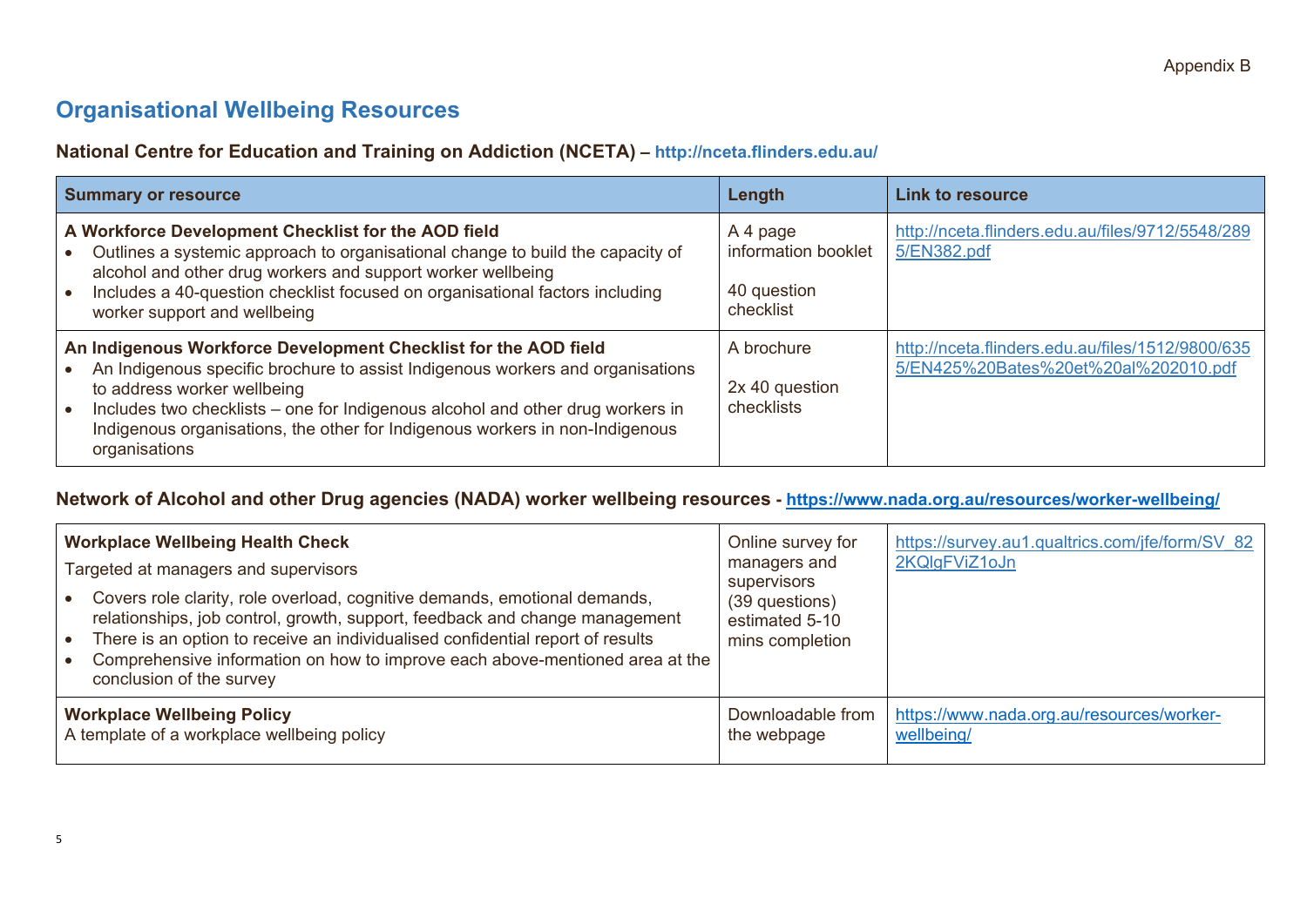## **Recommended Reading**

**National Centre for Education and Training on Addiction (NCETA) – http://nceta.flinders.edu.au/**

| <b>Summary or resource</b>                                                                                                                                                                                                                                                                                                                                                       | Length           | <b>Link to resource</b>                                                      |  |  |  |
|----------------------------------------------------------------------------------------------------------------------------------------------------------------------------------------------------------------------------------------------------------------------------------------------------------------------------------------------------------------------------------|------------------|------------------------------------------------------------------------------|--|--|--|
| Indigenous Alcohol and Drug Workforce Challenges: A literature review of<br>issues related to Indigenous AOD workers' wellbeing, stress and burnout<br>Demographics of Indigenous Alcohol and other Drug Workers<br>Aboriginal cultural considerations and determinants of health<br>Key areas of concern that impact on Indigenous alcohol and other drug workers'<br>wellbeing | A 58-page report | http://nceta.flinders.edu.au/files/7413/3290/994<br>3/EN441 Gleadle 2010.pdf |  |  |  |
| Stories of Resilience: Indigenous AOD Workers' Wellbeing, Stress and Burnout<br>Views of Indigenous alcohol and other drug workers across Australia on worker<br>wellbeing<br>A summary for frontline workers, managers and funders/policy makers on how to<br>make use of the report material                                                                                   | A150-page report | http://nceta.flinders.edu.au/files/8613/3290/777<br>7/EN439 Roche 2010.pdf   |  |  |  |

#### **Network of Alcohol and other Drug Agencies (NADA) worker wellbeing resources -<https://www.nada.org.au/resources/worker-wellbeing/>**

| Enhancing Alcohol and other Drug Workers' Wellbeing: A literature review<br>A comprehensive literature review covering employer's responsibilities,<br>challenges of working in the alcohol and other drug sector, vulnerable groups of<br>alcohol and other drug workers most at risk of burnout, factors impacting stress<br>and burnout, the difference between stress and burnout, clinical supervision,<br>programs to prevent and reduce stress and burnout, programs to enhance<br>resilience and planning and evaluating worker wellbeing programs. | https://www.nada.org.au/wp-<br>A 57-page report<br>content/uploads/2018/09/NADA-Worker-<br>welfare-lit-review-Final-Version.pdf |  |
|-------------------------------------------------------------------------------------------------------------------------------------------------------------------------------------------------------------------------------------------------------------------------------------------------------------------------------------------------------------------------------------------------------------------------------------------------------------------------------------------------------------------------------------------------------------|---------------------------------------------------------------------------------------------------------------------------------|--|
|-------------------------------------------------------------------------------------------------------------------------------------------------------------------------------------------------------------------------------------------------------------------------------------------------------------------------------------------------------------------------------------------------------------------------------------------------------------------------------------------------------------------------------------------------------------|---------------------------------------------------------------------------------------------------------------------------------|--|

If you have come across a worker wellbeing tool or resource that you would like to share please let us know by emailing: [projects@wanada.org.au](mailto:projects@wanada.org.au) or calling WANADA on 6557 9400.